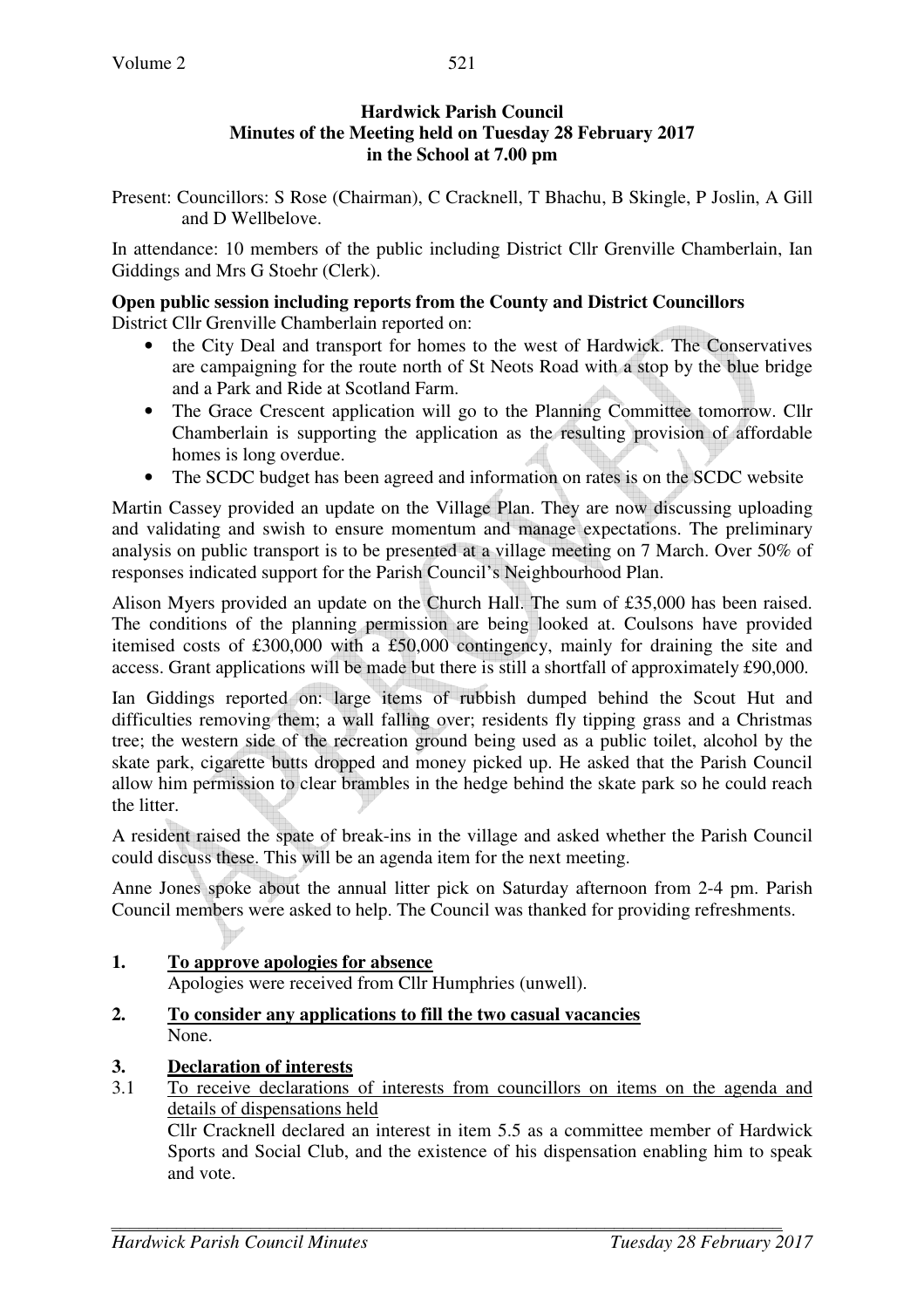Volume 2

- 3.2 To receive written and grant any requests for dispensation as appropriate for items on this agenda None.
- **4. To approve the minutes of the previous meetings on 24 January and 31 January 2017**

RESOLVED that the minutes of the meeting on 24 January be approved and signed by the Chairman as a true record, after an amendment to delete the first resolution "RESOLVED to note the differing views within the Coalition whether there should be an on-road or off-road route" under item 8.3.1. (Prop AG, 2nd PJ, unanimous)

RESOLVED that the minutes of the meeting on 31 January be approved and signed by the Chairman as a true record, after an amendment to delete the words "and as the Parish Council had increased this by £3,000 over the last two years, to make a nil provision in the FY ending 2018 budget" in the last bullet point. (Prop DW, 2nd CC, unanimous)

- **5. Matters arising and carried forward from the last or previous meetings for discussion/decisions**
- 5.1 (Open and 5.3) Grace Crescent and St Neots Road developments to consider if any Parish Council action is required On a proposition by the Chairman it was agreed to vary the order of business to take item 5.1.2 first.
- 5.1.2 New community centre to consider Trustees' response to proposals

 The Chairman referred to correspondence between the Trustees and Carter Jonas which was considered by the by the Trustees on 9 February. The Trustees were agreeable to releasing the community rooms for funds for the community centre to be built on the skate park site. While the Trustees would receive £608,000 if the community rooms are released David Thompson of SCDC had indicated that the amount would be £409,000 if the community room is not released. The amount was now thought to be £349,000. The Trustees will now revisit the matter.

The Chairman is to provide a copy of the correspondence with the Trustees.

5.1.1 Carter Jonas letter of 19 January 2017 to Hardwick Parish Council's objections along with SCDC planning report for committee

 Letters from Carter Jonas dated 19 January and 23 February, in which they summarised all they had done to meet the Parish Council's objections, were considered.

 The financial benefits had reduced since November 2016 as the bus service was not supported by CCC and now a community bus was being considered. The Planning Officer's report to the Planning Committee (Page 41) indicated a lesser amount but did not include all the provision, for example highway items, as it listed statutory items not mitigating measures.

 RESOLVED that the Planners and the Parish Council had done all they could and therefore the Parish Council should now support the planning application. (Prop AG, 2nd PJ, unanimous)

5.1.2 (Continued) New community centre – to consider Trustees' response to proposals

On a proposition by the Chairman, the meeting was adjourned at 8.05 pm. Anne Jones urged the Parish Council to consider where the community building would go if not on the skate park. The meeting was re-opened at 8.08 pm.

RESOLVED that the Chairman should notify the Planning Committee of the Parish Council's decision on the planning application and answer any questions the Planning Committee might have.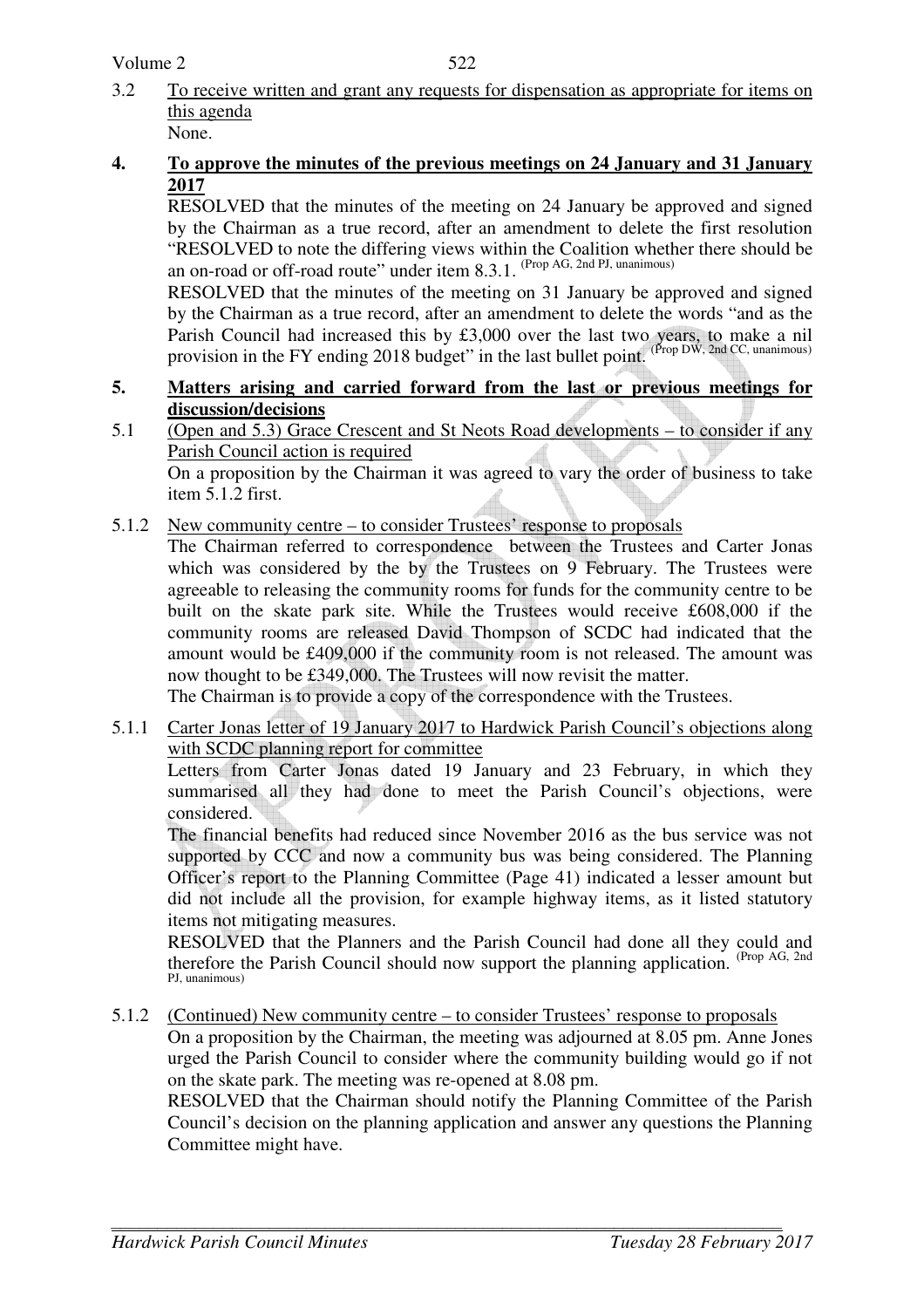RESOLVED that consideration of where the new community building should be sited will be an agenda item for the next meeting.

The Planning Officer's view on the preferred site is to be circulated again to members by the Chairman. Its ownership and operation is also to be considered at the next meeting.

5.1.3 Hardwick Community Bus – operation and use

 RESOLVED, given that the sum of £45,000 was on offer, to research the requirements around the size of the vehicle, and the driving licence required. Its use, noting the information from Histon, was considered.

RESOLVED that the Parish Council accept a community bus for use by the community and that Cllr Cracknell should look into the matter further. (Prop SR, 2nd AG, unanimous)

The meeting was briefly adjourned at 8.18 pm. A resident asked whether the St Neots Road development was being discussed. The Chairman indicated that there was nothing new to discuss. The meeting re-opened at 8.19 pm.

- 5.2 (5.5) Removal of trees from woodland to consider quotations RESOLVED to accept the quotation of £800 plus VAT from Town & Country Tree Surgery to remove the additional dead trees in the woodland to the rear of Sudeley  $G_{\text{TOVE}}$  (Prop AG, 2nd CC, unanimous)
- 5.3 (8.2) Refurbishment of benches to consider report and recommendation RESOLVED to ask Mr Callus when the work on the benches will commence. RESOLVED that Mr Giddings should look at the benches and provide the Council with the cost of materials if he repairs them. Deferred to the next meeting so that Cllr Humphries can identify the benches that require attention.
- 5.4 (8.3) Coalition of Parish Councils preferred busway solution and to appoint a councillor to attend the public meeting RESOLVED that the Chairman be appointed to attend the village meeting on 7 March. (Prop AG, 2nd CC, unanimous) Cllr Joslin will attend as a resident of St Neots Road. The Clerk advised that if the Parish Council's decision was being revisited an order signed by three members would be required.
- 5.5 (9.2) Litter picker's report and queries including money found, the extent of his responsibility by the pavilion, goal posts, broken gate between the skate park and adjacent property and hedging by the skate park

Money found - A proposal that the money should be donated to the Village Plan was not carried. (Prop SR, 2nd BS, 2 in favour and 5 against)

A proposal (CC) that in the event that Mr Giddings finds anything, he should fulfil the legal obligations and take steps to find the legal owner, was not seconded.

Mr Giddings placed the money on the table infront of the Chairman.

 Responsibilities by the Pavilion – RESOLVED to defer this matter to the next meeting and that members are to review the lease.

 5 a side goals by the equipment shed adjacent to the Pavilion – RESOLVED, given that the matter was not deemed to be urgent, that Cllr Gill should take a look and make a recommendation to the next meeting.

Broken gate – this was not the Parish Council's responsibility.

 Hedging by the skate park – Rubbish could not be reached in the undergrowth. RESOLVED that if the litter picker uses protective gloves, covers his arms and uses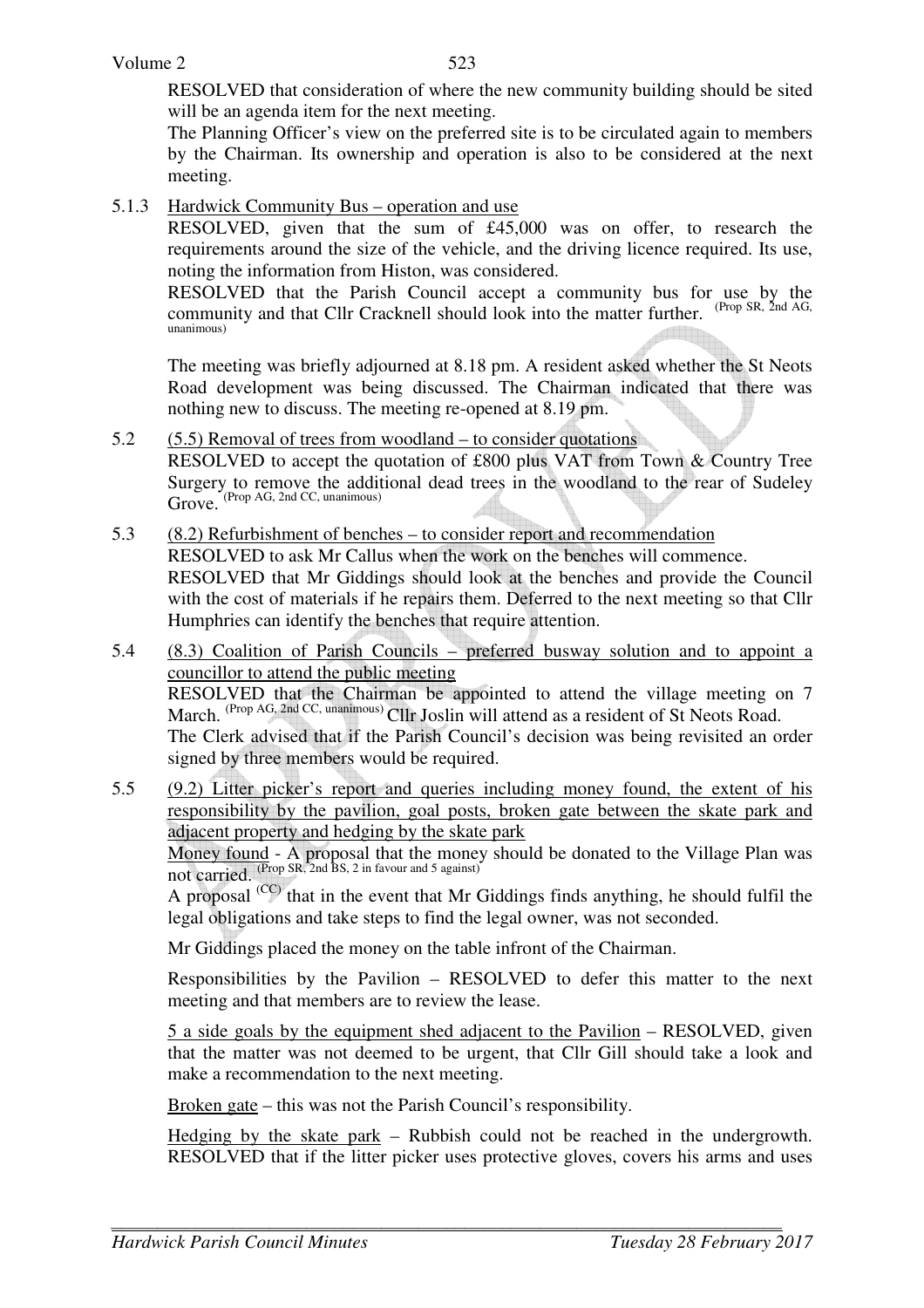protective eye wear, that the litter picker be authorised to remove brambles and that arisings may be placed in the hedge.<sup>(Prop SR 2nd CC unanimous)</sup>

Wall in Ellison Lane – this was not Mr Giddings's responsibility.

 The Clerk advised that some of the work that Mr Giddings was doing was beyond the current scope of the litter picker's role. The Parish Council is to consider further at the next meeting whether the scope of the role should be extended or not.

5.6 (6.6) NALC advice that S8 of the Local Government Act 1894 specifically prohibits parish councils funding churches

RESOLVED to note NALC's advice in response to the queries below:

"1) Does S8 of the LGA 1894 prevent the Parish Council giving funds to the Church towards either its insurance premium or electricity bill?

2) Does S8 of the LGA 1894 prevent the Parish Council giving funds to the Church towards a new church hall which it is fundraising for if it is open to the community to use or hire?"

To which NALC has replied:

"Parish councils have very limited powers to grant monies to the church.

In response to both queries the council does not have the power to make such payments.

A recent legal query sent to NALC confirmed that community space within a church is the responsibility of the church to fund not the parish council."

## **6. Correspondence/communications received**

- 6.1 Resident Public Right of Way Hardwick to Caldecote
	- RESOLVED, having considered Peter Gaskin's response that CCC has no funds and cannot put in a walkway, that Cllr Joslin should ask him to attend a site meeting to draw up a specification so that a quotation can be obtained and the Parish Council can consider what, if anything, it wishes to do. Peter Gaskin's report is to be sent to the resident with a note that the P3 officer is following up to see whether anything can be done. (Prop SR, 2nd BS, unanimous)
- 6.2 Comberton Parish Council request for support on MOD permissive path

RESOLVED, given that the Parish Council is in favour of this route which would be used by Hardwick residents, to write to the MOD and ask Heidi Allen MP also to support the request.

- **7. Planning Applications and Decision notices and tree works applications**
- 7.1 Planning applications received since the last meeting
- 7.1.1 S/3234/16/FL 3 Laxton Avenue Change of use from residential to a mixed use of residential and childminding business RESOLVED having considered residents' correspondence on this application to support the application as the business had run successfully for 7 years and the benefits to the village outweigh any problems. (Prop AG, 2nd PJ, unanimous)
- 7.1.2 S/0369/17/FL 7 Merton Walk Single storey front extension to house RESOLVED to support the application. (Prop AG, 2nd PJ, unanimous)
- 7.1.3 S/0410/17/FL 321 St Neots Road Loft conversion and replacement roof increasing in ridge height by 1.7m RESOLVED to make no comments. (Prop AG, 2nd PJ, carried with 1 abstention)
- 7.1.4 S/0629/17/FL 303 St Neots Road New 3 bed dwelling to the rear of 303 St Neots Road to replace previously approved new dwelling RESOLVED to make no comments. (Prop DW, 2nd AG, unanimous)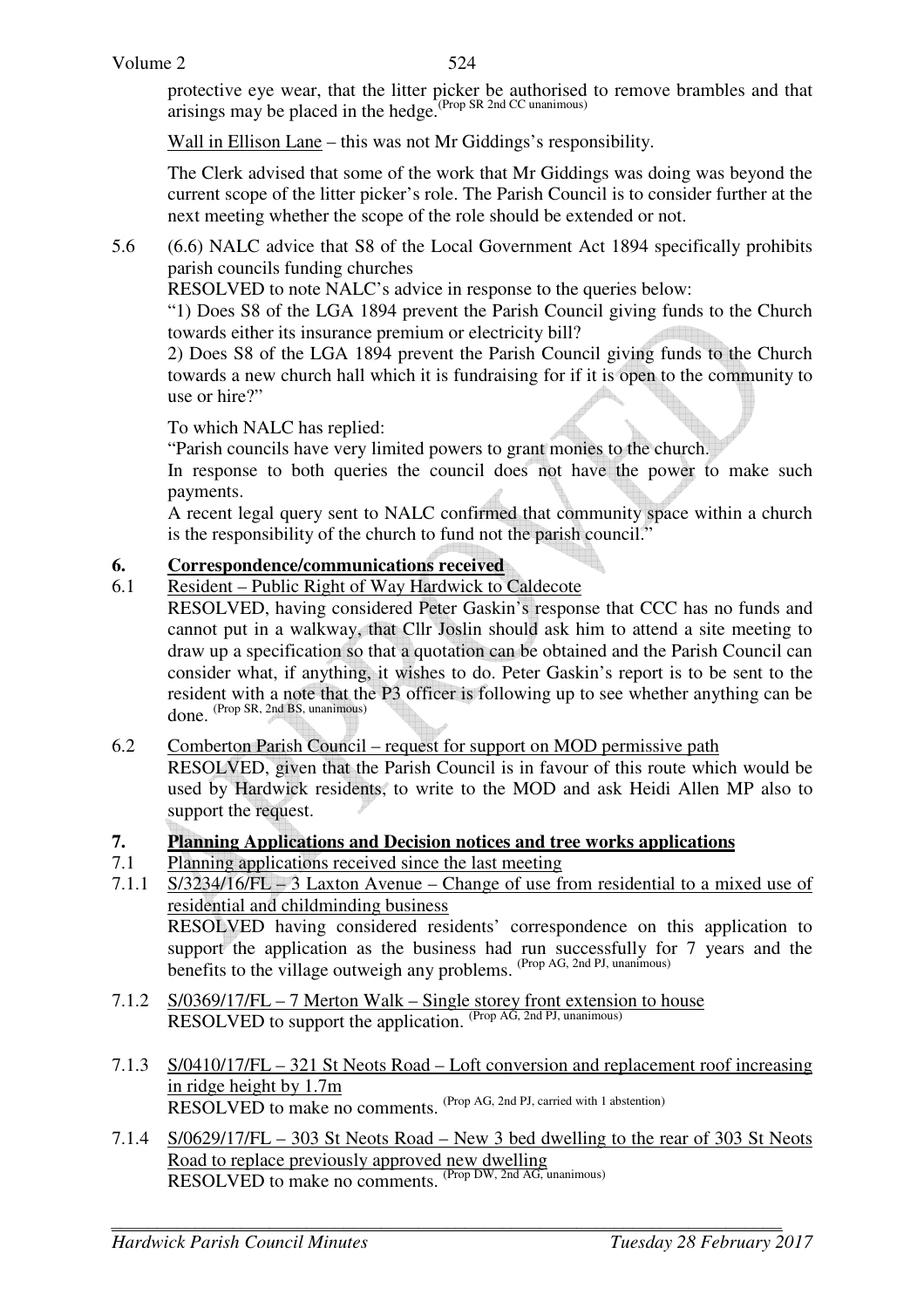Volume 2

- 7.1.5 S/3064/16/OL Land at 279 St Neots Road Outline planning permission for a residential development of up to 155 dwellings following demolition of two existing dwellings, with areas of landscaping and public open space, and associated infrastructure with all matters reserved except for access This had not been received by Cllr Gill.
- 7.2 SCDC Decision Notices

Details of planning permissions granted by SCDC or refusal notices since the last meeting can be viewed on the SCDC Planning Portal at http://plan.scambs.gov.uk/.

- 7.2.1 S/2943/16/OL Land at 41 St Neots Road Outline planning permission for one dwelling with all matters reserved except access – Permission refused.
- 7.2.2 S/3816/16/FL 89 Limes Road Single storey front and rear extensions and garage conversion – Permission granted.
- 7.3 Tree Works
- 7.3.1 S/0399/17/TC 54 Main Street RESOLVED that the Parish Council had no comments.

# **8. Members reports and items for information only**

8.1 Neighbourhood Plan update report Nothing to report. In the light of the village plan preliminary results on support for the Neighbourhood Plan, a report will be made to the next meeting. RESOLVED that Cllr Bhachu be appointed to the Neighbourhood Planning Working Group. (Prop SR, 2nd PJ, unanimous)

## **9. Finance, procedure and risk assessment**

9.1 To consider any quotes for urgent work required because of risk and Clerk's use of delegated powers

 RESOLVED to note a resident had slipped from their bike on leaves from a Parish Council tree in Pippin Walk and also the resident's allegations of damage to her neighbour's walkway by roots.

 RESOLVED to delegate to the Clerk to arrange Town & Country Tree Surgery to deal with the following:

- A tree from the woodland to the rear of Sudeley Grove which had fallen into a resident's garden.
- A tree from St Mary's play area which had fallen into 46 High Street.
- Removal of a fallen tree behind the recycling bank.

# 9.2 To receive play areas and skate park inspection reports

 RESOLVED to await the Rospa report with regards to an uneven surface at the Grenadier Walk play area.

RESOLVED to note that Uniplumb had visited the Pavilion and solved the drain problem by replacing the non-return valve. They had also cleared mud from the drain but had invoiced HSSC, for an amount thought to be approximately £40.00.

## 9.3 To receive the financial report and approve the payment of bills

RESOLVED that the payments as listed in the finance report should be paid, plus Grounds by Rounds (grounds maintenance) £309.07, CGM (litter bin supply and installation) £474.00 and Pippins Café Hardwick (refreshments and room hire)  $£43.00.$  (Prop PJ, 2nd TB, unanimous)

| £96.00   |
|----------|
| £309.07  |
| £78.00   |
| £1583.20 |
| £22.38   |
|          |